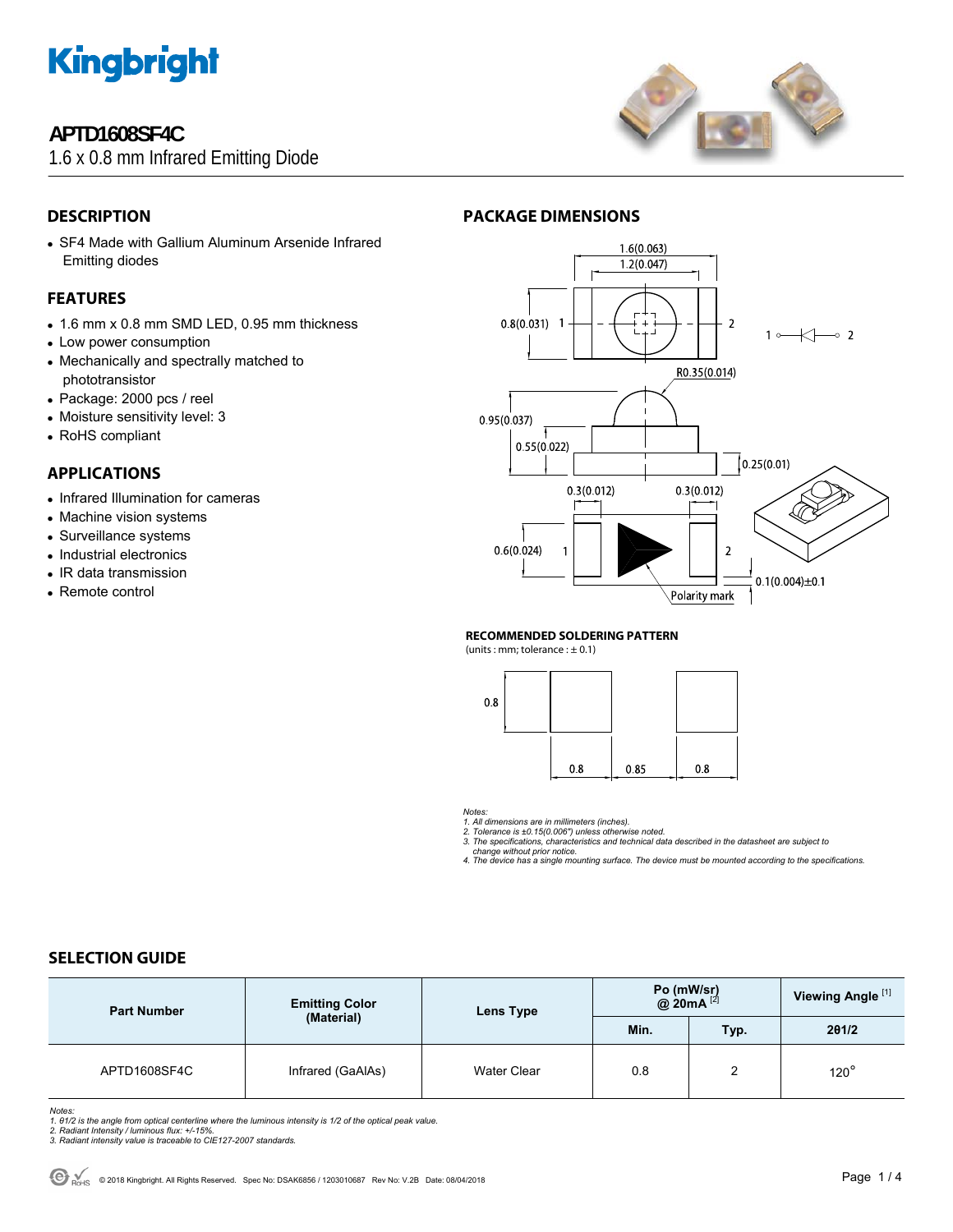# **Kingbright**

### **ELECTRICAL / OPTICAL CHARACTERISTICS at TA=25°C**

| <b>Parameter</b>                                         | Symbol               |                       | Value |                          | Unit |
|----------------------------------------------------------|----------------------|-----------------------|-------|--------------------------|------|
|                                                          |                      | <b>Emitting Color</b> | Typ.  | Max.                     |      |
| Wavelength at Peak Emission $I_F$ = 20mA                 | $\Lambda_{\rm peak}$ | Infrared              | 880   | $\overline{\phantom{a}}$ | nm   |
| Spectral Bandwidth at 50% $\Phi$ REL MAX<br>$I_F = 20mA$ | Δλ                   | Infrared              | 50    | $\overline{\phantom{a}}$ | nm   |
| Capacitance                                              | C                    | Infrared              | 90    | $\overline{\phantom{a}}$ | pF   |
| Forward Voltage $I_F = 20mA$                             | $V_F$ <sup>[1]</sup> | Infrared              | 1.3   | 1.6                      | V    |
| Reverse Current ( $V_R$ = 5V)                            | ΙŖ                   | Infrared              |       | 10                       | uA   |

*Notes:* 

1. Forward voltage: ±0.1V.<br>2. Wavelength value is traceable to CIE127-2007 standards.<br>3. Excess driving current and / or operating temperature higher than recommended conditions may result in severe light degradation or pr

### **ABSOLUTE MAXIMUM RATINGS at T<sub>A</sub>=25°C**

| <b>Parameter</b>                        | Symbol                   | Value          | <b>Unit</b> |
|-----------------------------------------|--------------------------|----------------|-------------|
| Power Dissipation                       | $P_D$                    | 85             | mW          |
| Reverse Voltage                         | $V_R$                    | 5              | $\vee$      |
| Junction Temperature                    | $T_j$                    | 125            | $^{\circ}C$ |
| <b>Operating Temperature</b>            | $T_{op}$                 | $-40$ to $+85$ | $^{\circ}C$ |
| Storage Temperature                     | $T_{\text{stg}}$         | $-40$ to $+85$ | $^{\circ}C$ |
| DC Forward Current                      | IF.                      | 50             | mA          |
| Peak Forward Current                    | $I_{FM}$ <sup>[1]</sup>  | 1200           | mA          |
| Electrostatic Discharge Threshold (HBM) | $\overline{\phantom{0}}$ | 8000           | V           |

*Notes:* 

1. 1/100 Duty Cycle, 10µs Pulse Width.<br>2. Relative humidity levels maintained between 40% and 60% in production area are recommended to avoid the build-up of static electricity – Ref JEDEC/JESD625-A and JEDEC/J-STD-033.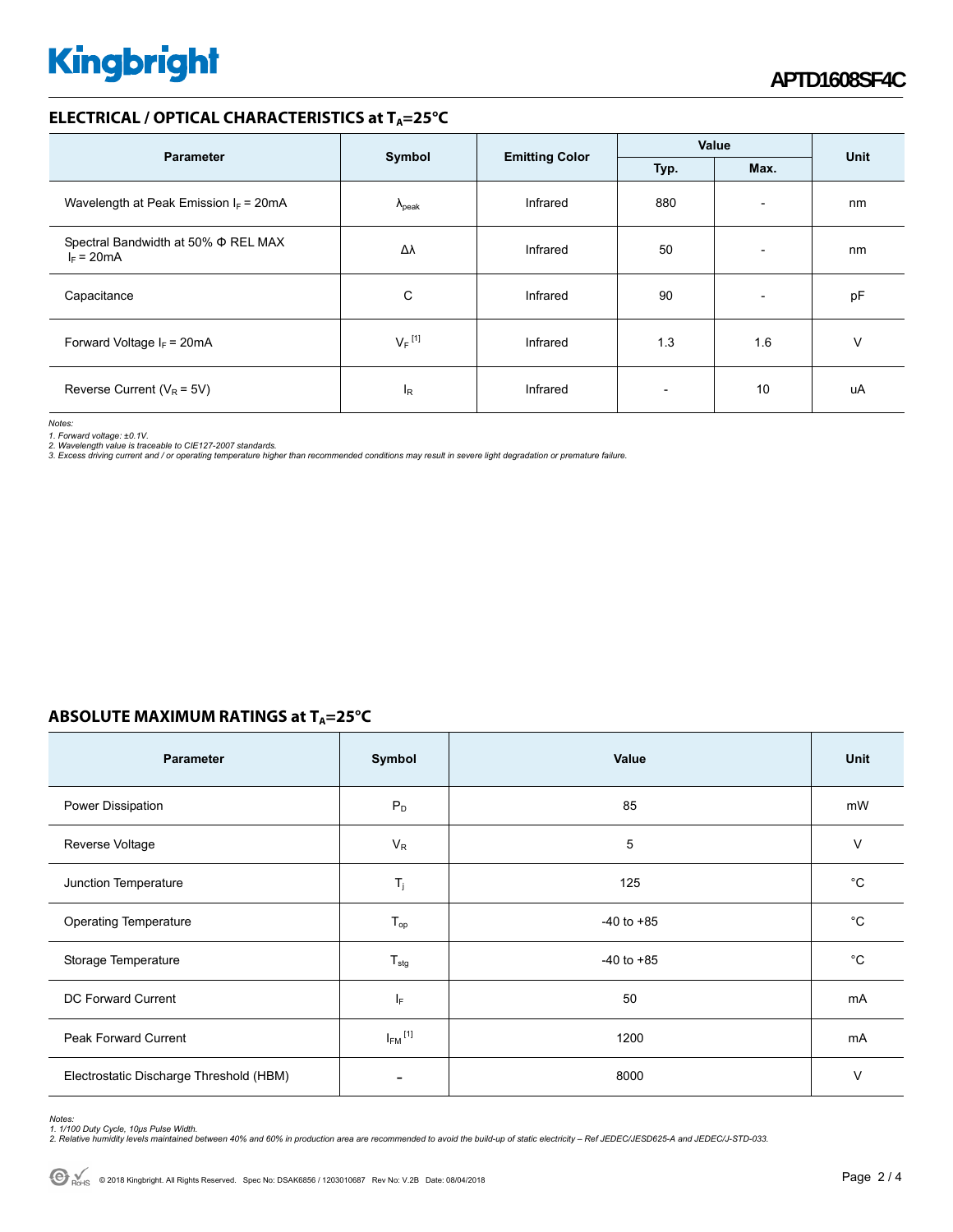# **Kingbright**

**RELATIVE INTENSITY vs. WAVELENGTH**

### **TECHNICAL DATA**

#### SF4 100%  $T_a = 25 °C$ Relative Intensity (a. u.) Relative Intensity (a. u.) 80% 60% 40% 20% 0% 600 650 700 750 800 850 900 950 1000 1050 Wavelength (nm)

#### **SPATIAL DISTRIBUTION**



**INFRARED** 









#### **REFLOW SOLDERING PROFILE for LEAD-FREE SMD PROCESS**



# **TAPE SPECIFICATIONS** (units : mm)



#### **REEL DIMENSION** (units : mm)



*Notes:* 

- 
- 
- 1. Don't cause stress to the LEDs while it is exposed to high temperature.<br>2. The maximum number of reflow soldering passes is 2 times.<br>3. Reflow soldering is recommended. Other soldering methods are not recommended as the